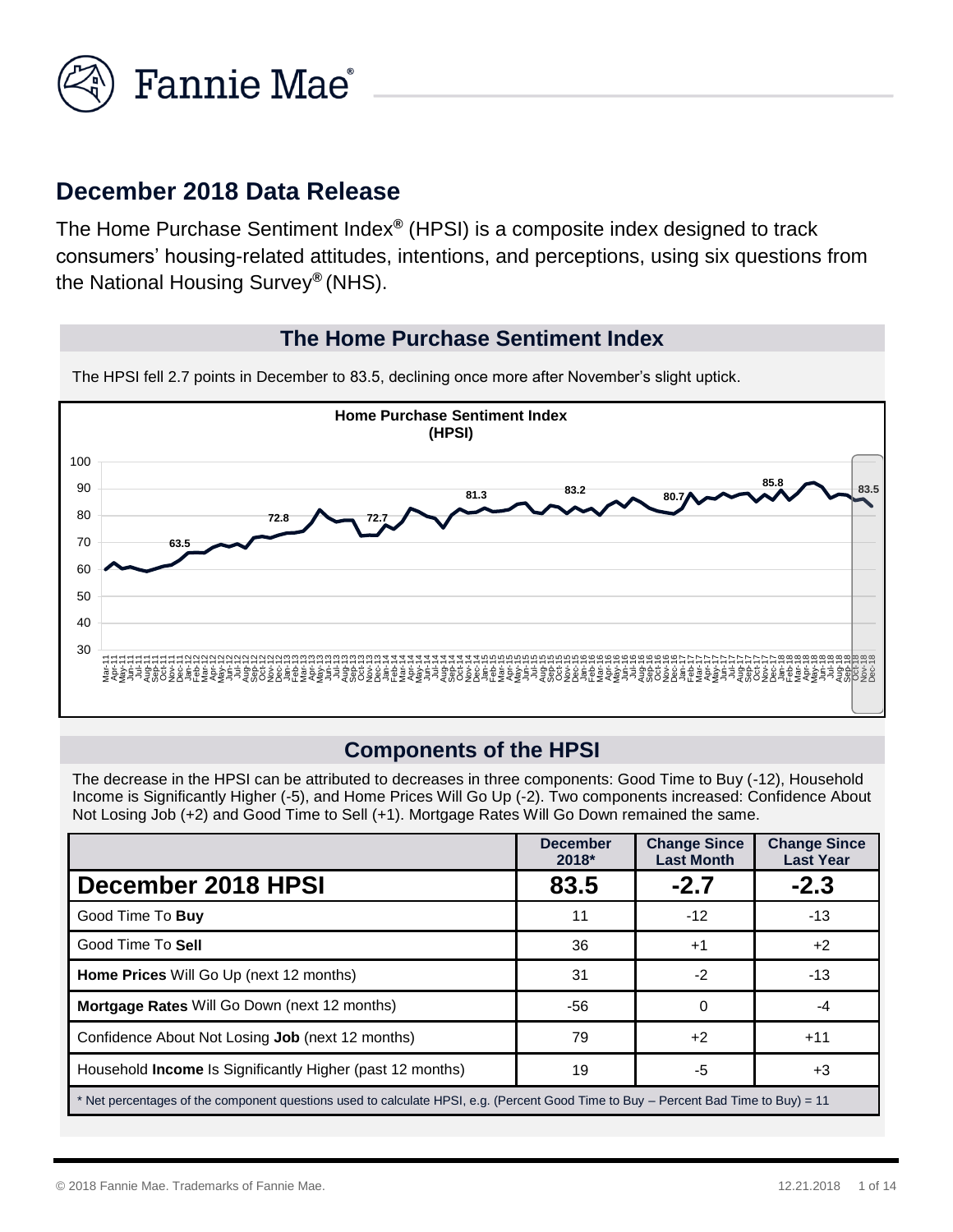

## **Components of the HPSI –** Good/Bad Time to Buy and Sell a Home

The net share of Americans who say it is a good time to buy fell 12 percentage points from last month to a new survey low of 11%.



The net percentage of those who say it is a good time to sell rose 1 percentage point to 36%.

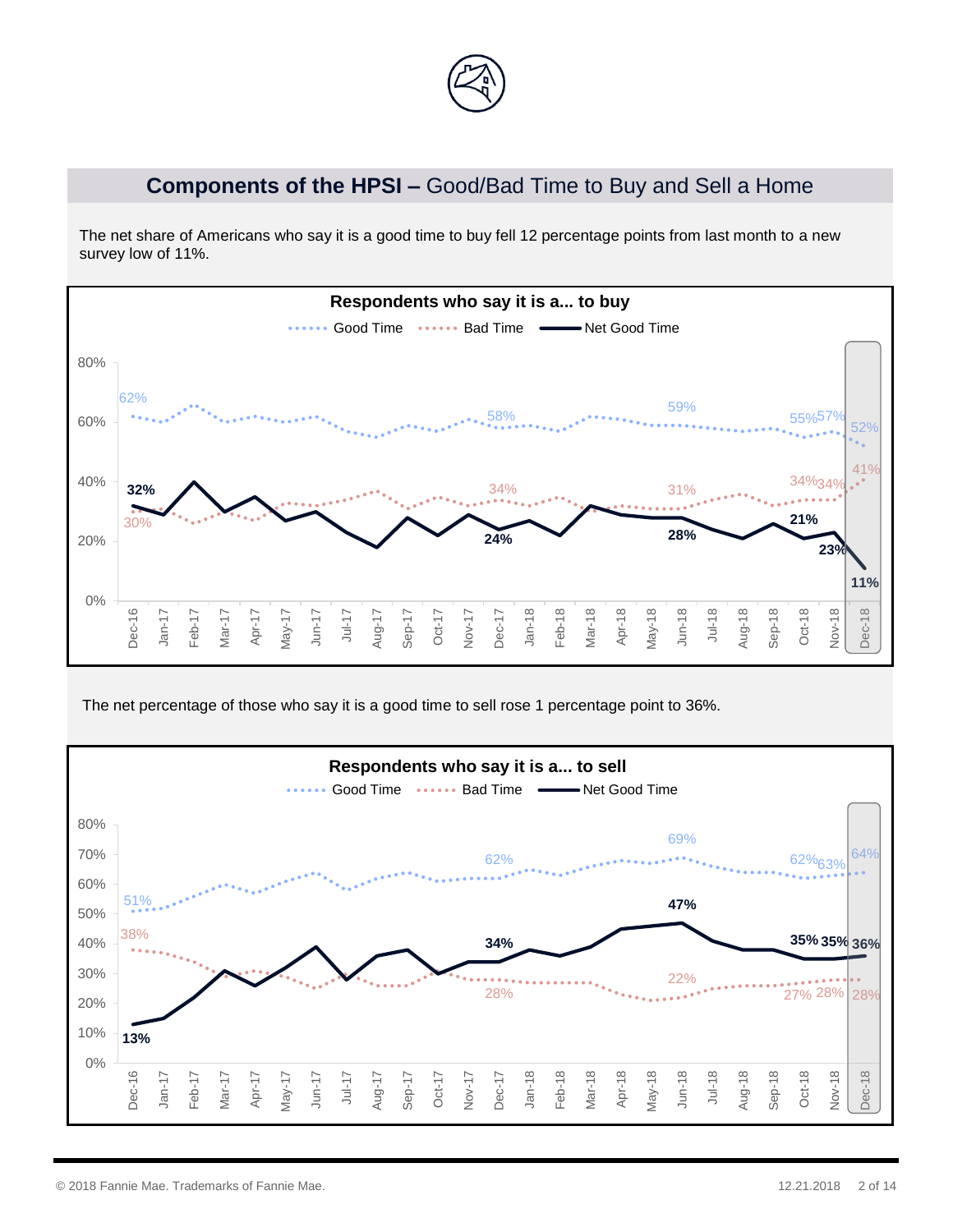

### **Components of the HPSI –** Home Price and Mortgage Rate Expectations

The net share of Americans who say home prices will go up fell 2 percentage points to 31%, declining for the third consecutive month.



The net share of those who say mortgage rates will go down over the next 12 months rose remained at -56% in December.

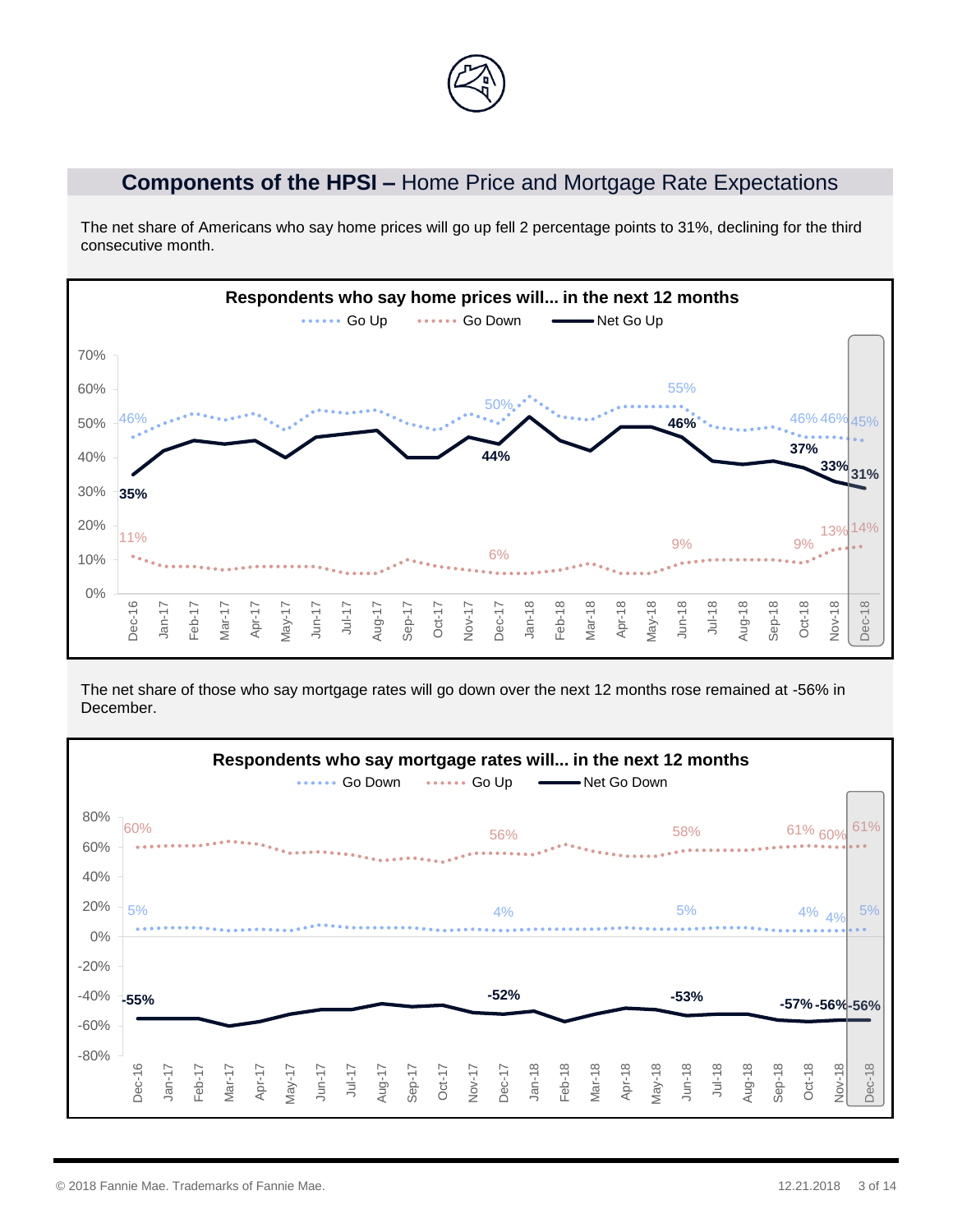

#### **Components of the HPSI –** Job Concerns and Household Incomes

The net share of Americans who say they are not concerned about losing their jobs rose 2 percentage points in December to 79%.



The net share of those who say their household income is significantly higher than it was 12 months ago fell 5 percentage points from last month's survey high to 19%.

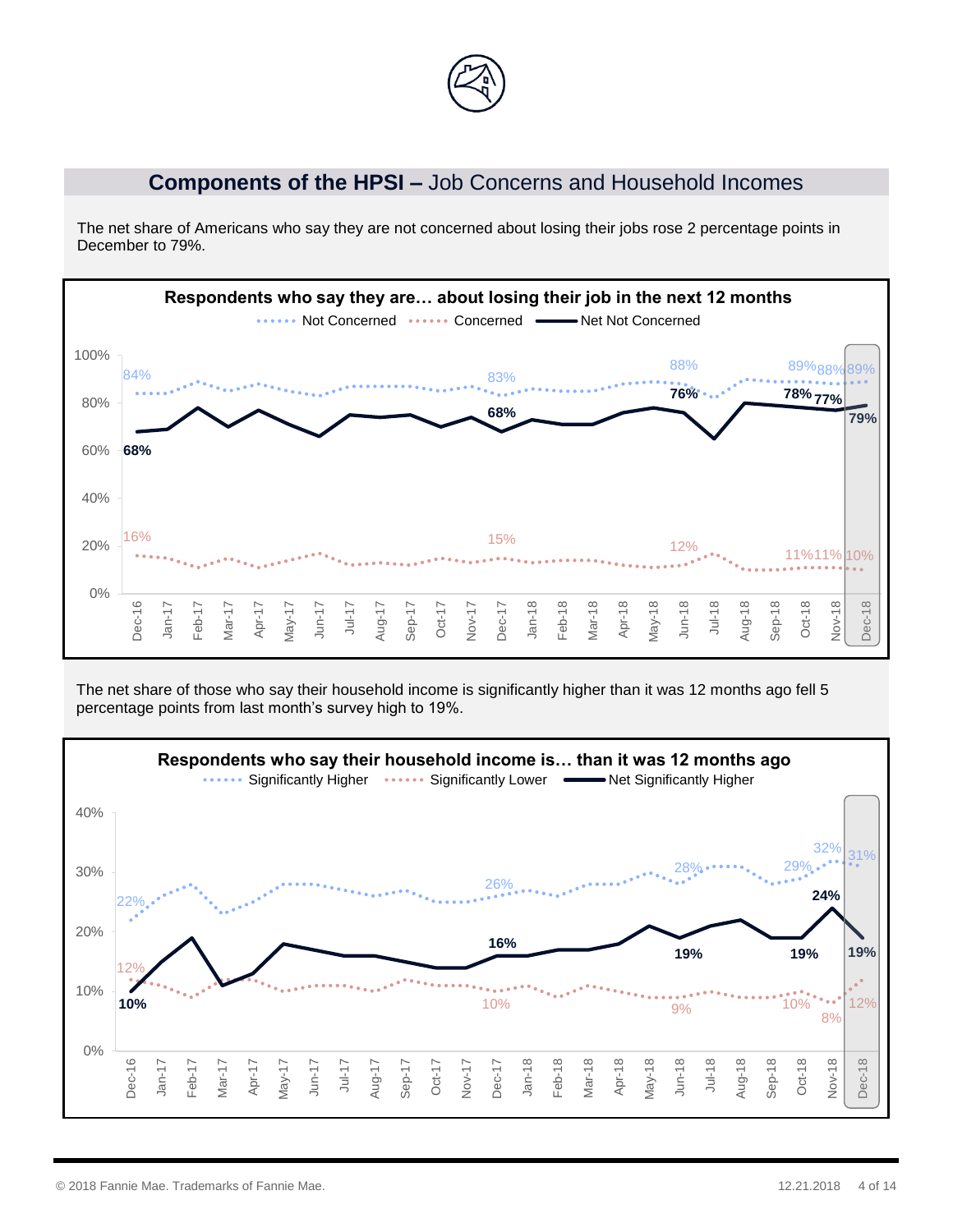

#### **Additional National Housing Survey Key Indicators**

On average, Americans expect rental prices to increase 4.7% over the next 12 months, 0.3 percentage points higher than last month. They expect home prices to rise 2.3% over the next 12 months, a 0.2 percentage point decline from last month.



The share of Americans who expect home rental prices to go up fell 2 percentage points to 58%, while the share who expect them to stay the same remained the same at 33%.

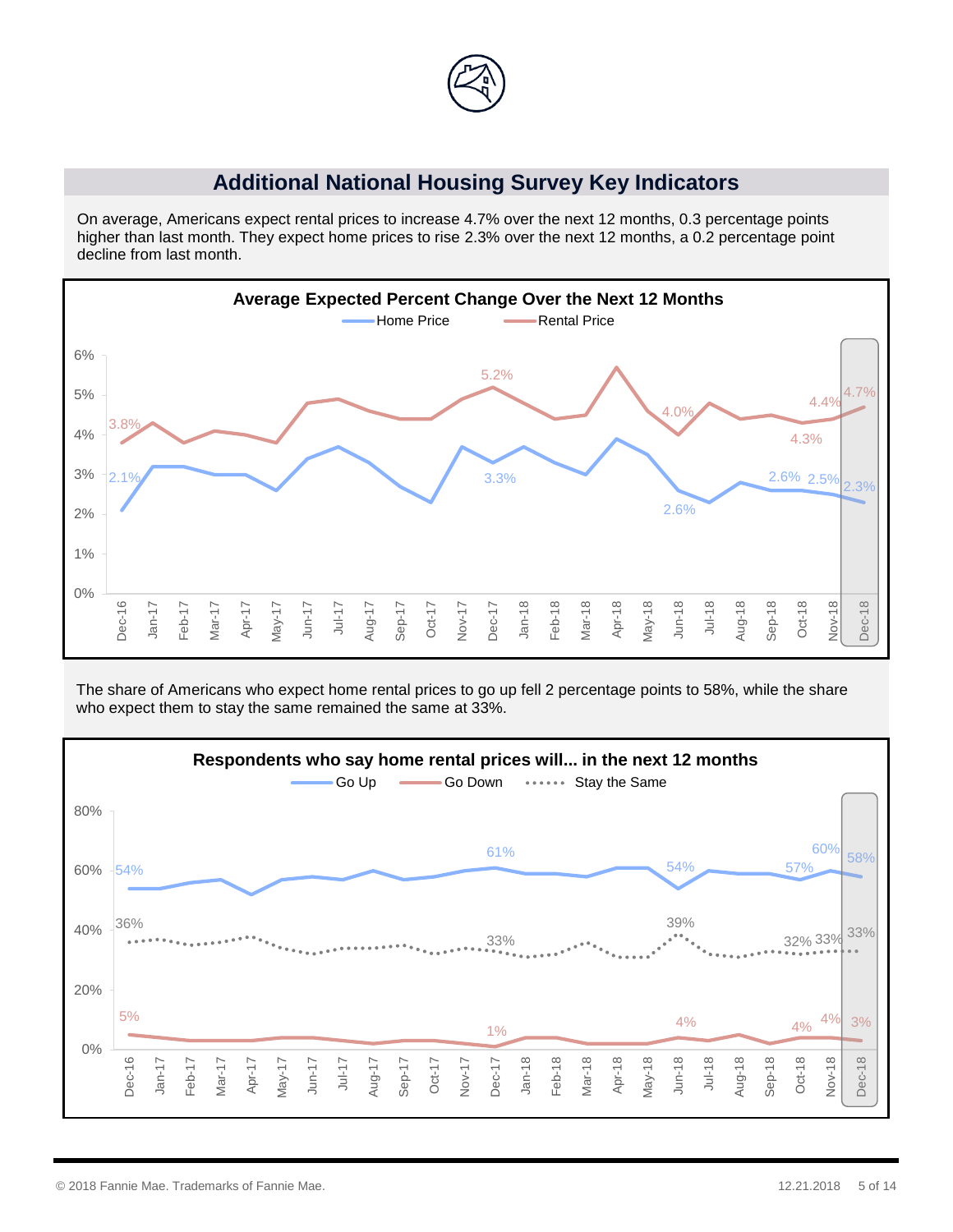

### **Additional National Housing Survey Key Indicators**

The share of Americans who say they would buy if they were going to move fell two percentage points to 66%, and the share who say they would rent rose one percentage point to 29%.



The share of Americans who say getting a mortgage would be easy fell 2 percentage points to 55%, while the share who say it would be difficult rose 3 percentage points to 43%.

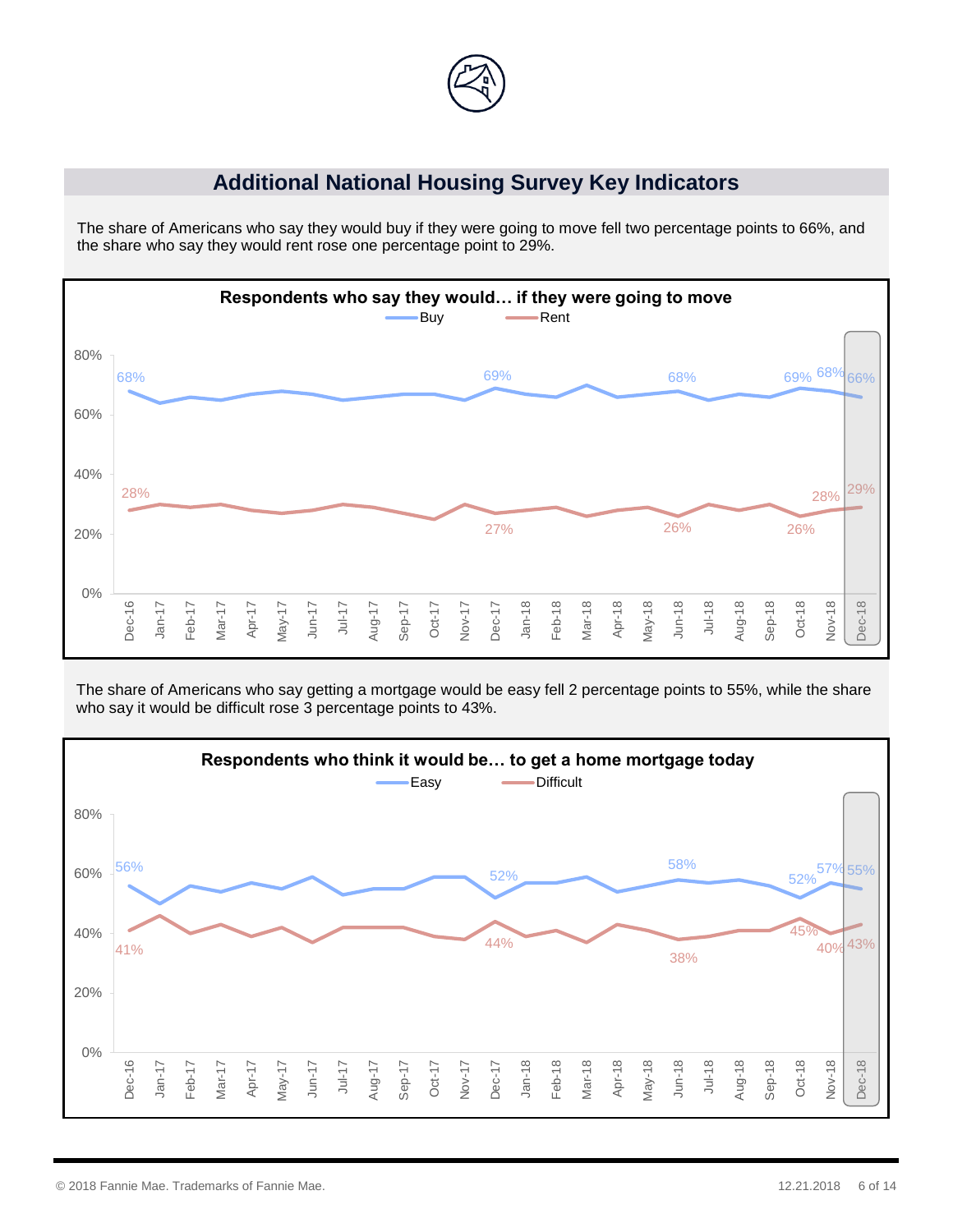

#### **Additional National Housing Survey Key Indicators**

The share of Americans who expect their personal financial situations to get better fell 3 percentage points to 48%. The share who expect it to stay the same remained the same at 38%, while the share who expect it to get worse rose two percentage points to 12%.



The share of Americans who say the economy is on the right track fell 3 percentage points to 50%. Additionally, the share who say it is on the wrong track rose 3 percentage points to 40%.

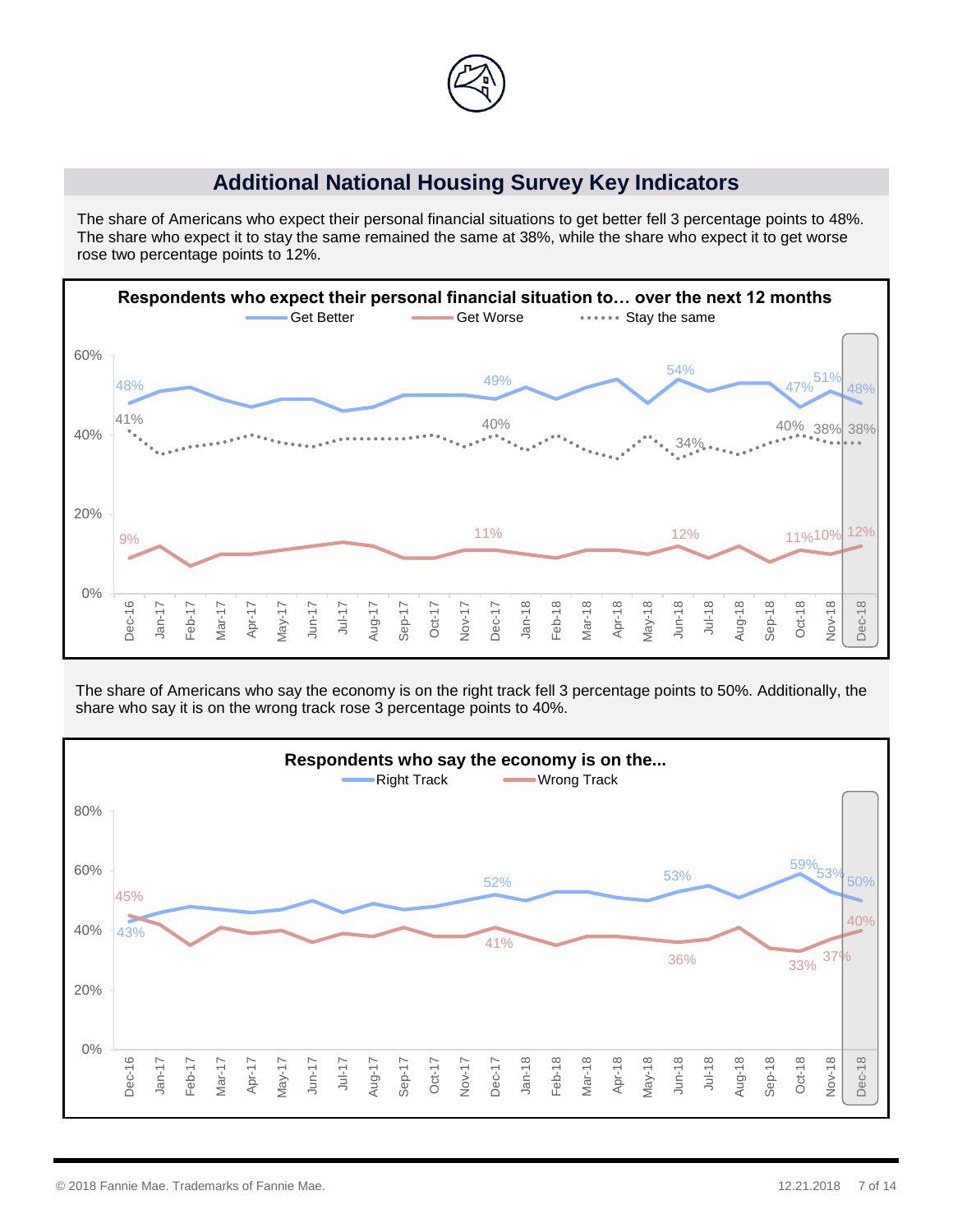

# **The National Housing Survey®**

December 2018 APPENDIX

#### **About the Survey**

The National Housing Survey® polled a nationally representative sample of 1,002 household financial decision makers (margin of error ±3.1%) aged 18 and older between December 1, 2018 and December 21, 2018. Most of the data collection occurred during the first two weeks of this period.

Interviews were conducted by PSB, in coordination with Fannie Mae.

The statistics in this release were estimated from sample surveys and are subject to sampling variability as well as nonsampling error, including bias and variance from response, nonreporting, and undercoverage. Averages of expected price changes were calculated after converting responses of "stay the same" to 0% and after excluding outliers, which were defined to be responses that were more than two standard deviations from the means.

| How the Home Purchase Sentiment Index (HPSI) is Calculated*                                                                                                                                                             |       |  |  |
|-------------------------------------------------------------------------------------------------------------------------------------------------------------------------------------------------------------------------|-------|--|--|
| Net Good Time to <b>Buy</b><br>Very or Somewhat Good Time To Buy - Very or Somewhat Bad Time To Buy                                                                                                                     | Q12   |  |  |
| Net Good Time to Sell<br>Very or Somewhat Good Time To Sell - Very or Somewhat Bad Time To Sell                                                                                                                         | Q13   |  |  |
| Net Home Prices Will Go Up (next 12 months)<br>Home Prices Will Go Up - Home Prices Will Go Down                                                                                                                        | Q15   |  |  |
| Net Mortgage Rates Will Go Down (next 12 months)<br>Mortgage Rates Will Go Down - Mortgage Rates Will Go Up                                                                                                             | Q20B  |  |  |
| Net Confident About Not Losing Job (next 12 months)<br>Not at All or Not Very Concerned about Losing Job – Very or Somewhat Concerned about<br>Losing Job                                                               | Q112B |  |  |
| Net Household <b>Income</b> is Significantly Higher (past 12 months)<br>Income is Significantly Higher - Income is Significantly Lower                                                                                  | Q116  |  |  |
| $Q12 + Q13 + Q15 + Q20B + Q112B + Q116$<br>$HPSI =$<br>$+63.5$                                                                                                                                                          |       |  |  |
| * The HPSI calculation includes the addition of a constant of 63.5 in order to set the index's initial value at 60 as of March 2011, in range<br>with the Index of Consumer Sentiment and the Consumer Confidence Index |       |  |  |

**Time Series Data:** [http://fanniemae.com/resources/file/research/housingsurvey/xls/nhs-monthly-indicator-data-](file:///C:/Users/mhutshneker/AppData/Local/Microsoft/Windows/INetCache/Content.Outlook/VM30YFQZ/Monthly%20Excel%20Key%20Indicators%20Data%20for%20Public%20Release%20December%202018.xlsx)[010718.xlsx](file:///C:/Users/mhutshneker/AppData/Local/Microsoft/Windows/INetCache/Content.Outlook/VM30YFQZ/Monthly%20Excel%20Key%20Indicators%20Data%20for%20Public%20Release%20December%202018.xlsx)

**HPSI Overview:** <http://fanniemae.com/resources/file/research/housingsurvey/pdf/hpsi-overview.pdf>

**HPSI White Paper:** <http://fanniemae.com/resources/file/research/housingsurvey/pdf/hpsi-whitepaper.pdf>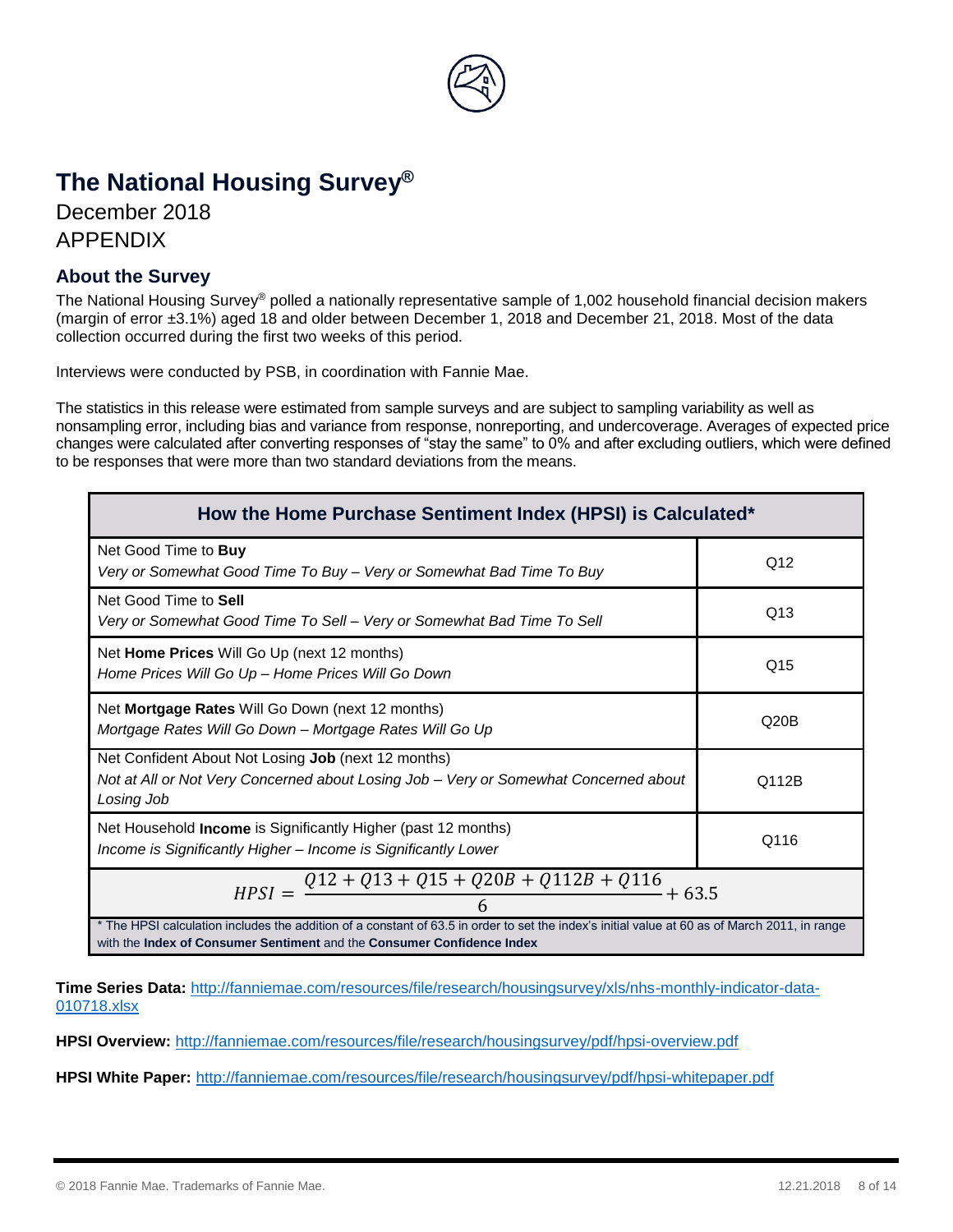

| Home Purchase Sentiment Index Over the Past 12 Months |      |  |
|-------------------------------------------------------|------|--|
| December 2017                                         | 85.8 |  |
| January 2018                                          | 89.5 |  |
| February 2018                                         | 85.8 |  |
| March 2018                                            | 88.3 |  |
| April 2018                                            | 91.7 |  |
| May 2018                                              | 92.3 |  |
| <b>June 2018</b>                                      | 90.7 |  |
| <b>July 2018</b>                                      | 86.5 |  |
| August 2018                                           | 88.0 |  |
| September 2018                                        | 87.7 |  |
| October 2018                                          | 85.7 |  |
| November 2018                                         | 86.2 |  |
| December 2018                                         | 83.5 |  |

# **Percent of respondents who say it is a good or bad time to buy**

|                  | % Good Time to Buy | % Bad Time to Buy | Net % Good Time to Buy |
|------------------|--------------------|-------------------|------------------------|
| December 2017    | 58                 | 34                | 24                     |
| January 2018     | 59                 | 32                | 27                     |
| February 2018    | 57                 | 35                | 22                     |
| March 2018       | 62                 | 30                | 32                     |
| April 2018       | 61                 | 32                | 29                     |
| May 2018         | 59                 | 31                | 28                     |
| June 2018        | 59                 | 31                | 28                     |
| <b>July 2018</b> | 58                 | 34                | 24                     |
| August 2018      | 57                 | 36                | 21                     |
| September 2018   | 58                 | 32                | 26                     |
| October 2018     | 55                 | 34                | 21                     |
| November 2018    | 57                 | 34                | 23                     |
| December 2018    | 52                 | 41                | 11                     |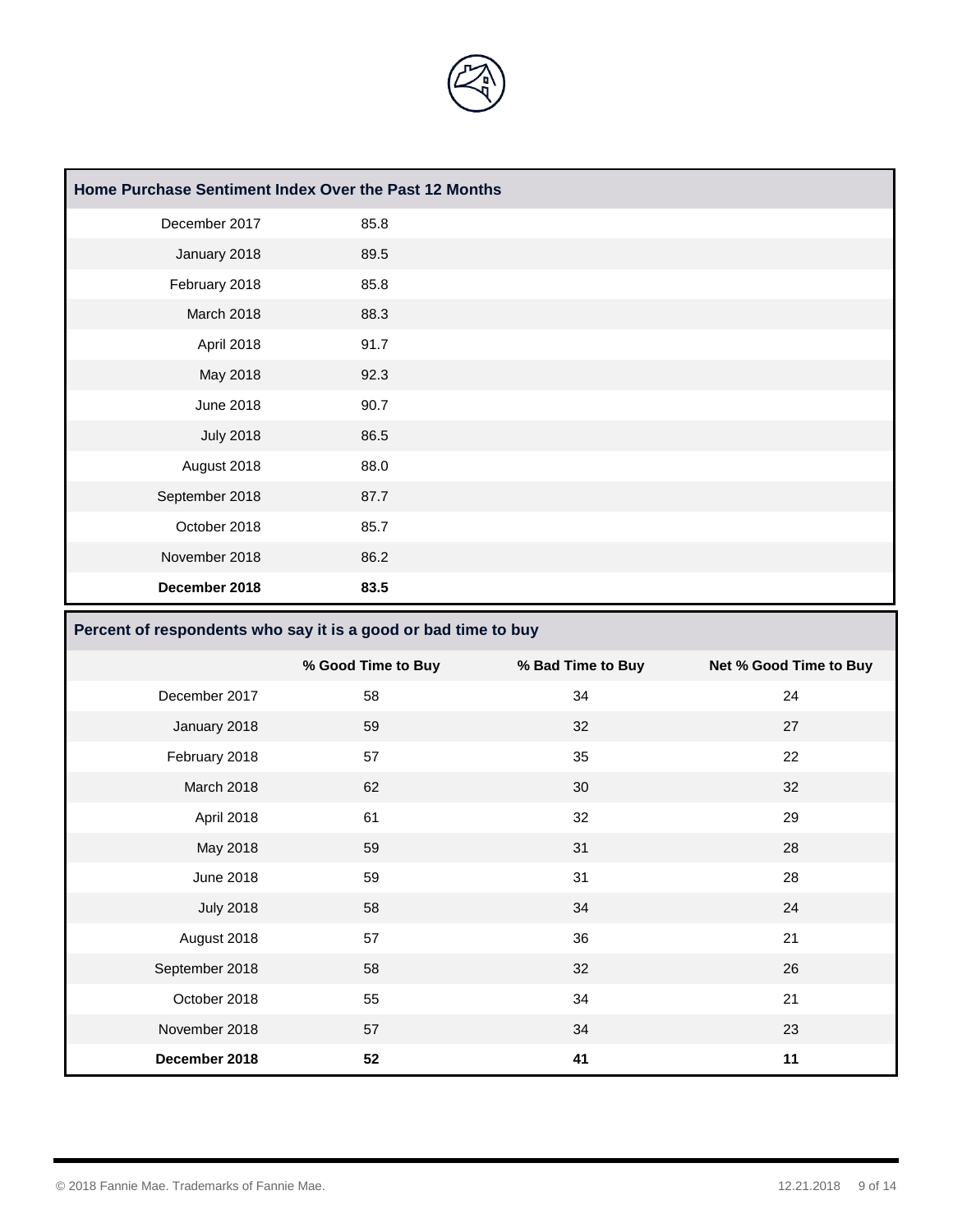

| Percent of respondents who say home prices will go up, go down, or stay the same in the next 12 months |                                                                                                           |                         |                          |
|--------------------------------------------------------------------------------------------------------|-----------------------------------------------------------------------------------------------------------|-------------------------|--------------------------|
|                                                                                                        | % Go Up                                                                                                   | % Go Down               | Net % Prices Will Go Up  |
| December 2017                                                                                          | 50                                                                                                        | $\,6$                   | 44                       |
| January 2018                                                                                           | 58                                                                                                        | $\,6$                   | 52                       |
| February 2018                                                                                          | 52                                                                                                        | $\overline{7}$          | 45                       |
| March 2018                                                                                             | 51                                                                                                        | $\boldsymbol{9}$        | 42                       |
| April 2018                                                                                             | 55                                                                                                        | $\,6\,$                 | 49                       |
| May 2018                                                                                               | 55                                                                                                        | $\,6$                   | 49                       |
| <b>June 2018</b>                                                                                       | 55                                                                                                        | $\boldsymbol{9}$        | 46                       |
| <b>July 2018</b>                                                                                       | 49                                                                                                        | 10                      | 39                       |
| August 2018                                                                                            | 48                                                                                                        | 10                      | 38                       |
| September 2018                                                                                         | 49                                                                                                        | 10                      | 39                       |
| October 2018                                                                                           | 46                                                                                                        | $\boldsymbol{9}$        | 37                       |
| November 2018                                                                                          | 46                                                                                                        | 13                      | 33                       |
| December 2018                                                                                          | 45                                                                                                        | 14                      | 31                       |
|                                                                                                        |                                                                                                           |                         |                          |
|                                                                                                        | Percent of respondents who say mortgage rates will go up, go down, or stay the same in the next 12 months |                         |                          |
|                                                                                                        | % Go Up                                                                                                   | % Go Down               | Net % Rates Will Go Down |
| December 2017                                                                                          | 56                                                                                                        | $\overline{\mathbf{4}}$ | $-52$                    |
| January 2018                                                                                           | 55                                                                                                        | 5                       | $-50$                    |
| February 2018                                                                                          | 62                                                                                                        | $\sqrt{5}$              | $-57$                    |
| March 2018                                                                                             | 57                                                                                                        | $\sqrt{5}$              | $-52$                    |
| April 2018                                                                                             | 54                                                                                                        | $\,6$                   | $-48$                    |
| May 2018                                                                                               | 54                                                                                                        | 5                       | $-49$                    |
| <b>June 2018</b>                                                                                       | 58                                                                                                        | $\mathbf 5$             | $-53$                    |
| <b>July 2018</b>                                                                                       | 58                                                                                                        | $\,6$                   | $-52$                    |
| August 2018                                                                                            | 58                                                                                                        | $\,6\,$                 | $-52$                    |
| September 2018                                                                                         | 60                                                                                                        | $\overline{4}$          | $-56$                    |
| October 2018                                                                                           | 61                                                                                                        | $\overline{\mathbf{4}}$ | $-57$                    |
| November 2018                                                                                          | 60                                                                                                        | $\overline{4}$          | $-56$                    |

and the control of the control of the control of

and the control of the control of the control of the control of the control of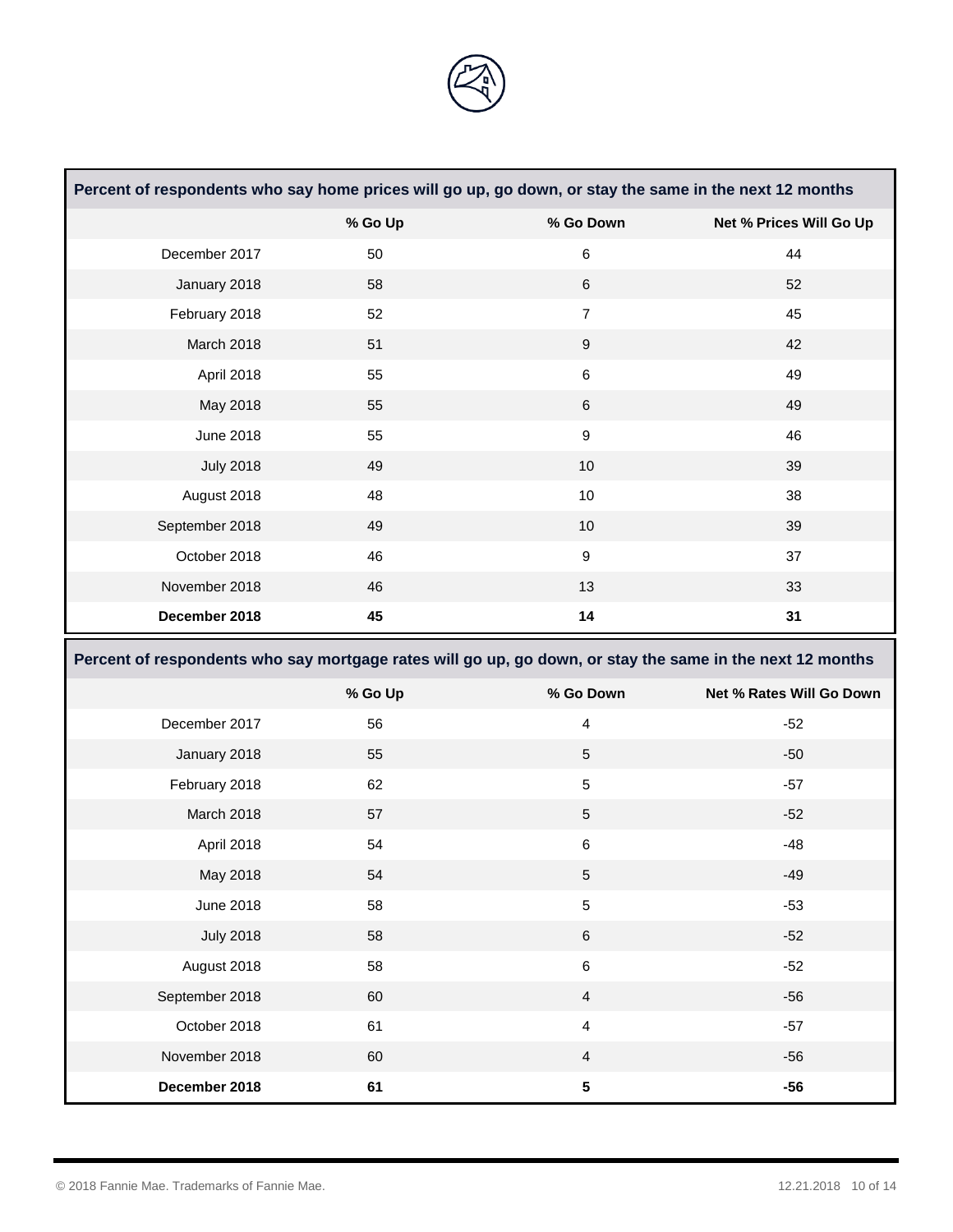

| Percent of respondents who say are concerned or not concerned about losing their job |             |                 |                            |
|--------------------------------------------------------------------------------------|-------------|-----------------|----------------------------|
|                                                                                      | % Concerned | % Not Concerned | <b>Net % Not Concerned</b> |
| December 2017                                                                        | 15          | 83              | 68                         |
| January 2018                                                                         | 13          | 86              | 73                         |
| February 2018                                                                        | 14          | 85              | 71                         |
| March 2018                                                                           | 14          | 85              | 71                         |
| April 2018                                                                           | 12          | 88              | 76                         |
| May 2018                                                                             | 11          | 89              | 78                         |
| June 2018                                                                            | 12          | 88              | 76                         |
| <b>July 2018</b>                                                                     | 17          | 82              | 65                         |
| August 2018                                                                          | 10          | 90              | 80                         |
| September 2018                                                                       | 10          | 89              | 79                         |
| October 2018                                                                         | 11          | 89              | 78                         |
| November 2018                                                                        | 11          | 88              | 77                         |
| December 2018                                                                        | 10          | 89              | 79                         |

**Percent of respondents who say their household income is higher, lower, or about the same compared to 12 months ago** 

|                  | % Significantly Higher | % Significantly Lower | Net % Higher |
|------------------|------------------------|-----------------------|--------------|
| December 2017    | 26                     | 10                    | 16           |
| January 2018     | 27                     | 11                    | 16           |
| February 2018    | 26                     | $\boldsymbol{9}$      | 17           |
| March 2018       | 28                     | 11                    | 17           |
| April 2018       | 28                     | 10                    | 18           |
| May 2018         | 30                     | $\boldsymbol{9}$      | 21           |
| <b>June 2018</b> | 28                     | $\boldsymbol{9}$      | 19           |
| <b>July 2018</b> | 31                     | 10                    | 21           |
| August 2018      | 31                     | $\boldsymbol{9}$      | 22           |
| September 2018   | 28                     | $\boldsymbol{9}$      | 19           |
| October 2018     | 29                     | 10                    | 19           |
| November 2018    | 32                     | 8                     | 24           |
| December 2018    | 31                     | 12                    | 19           |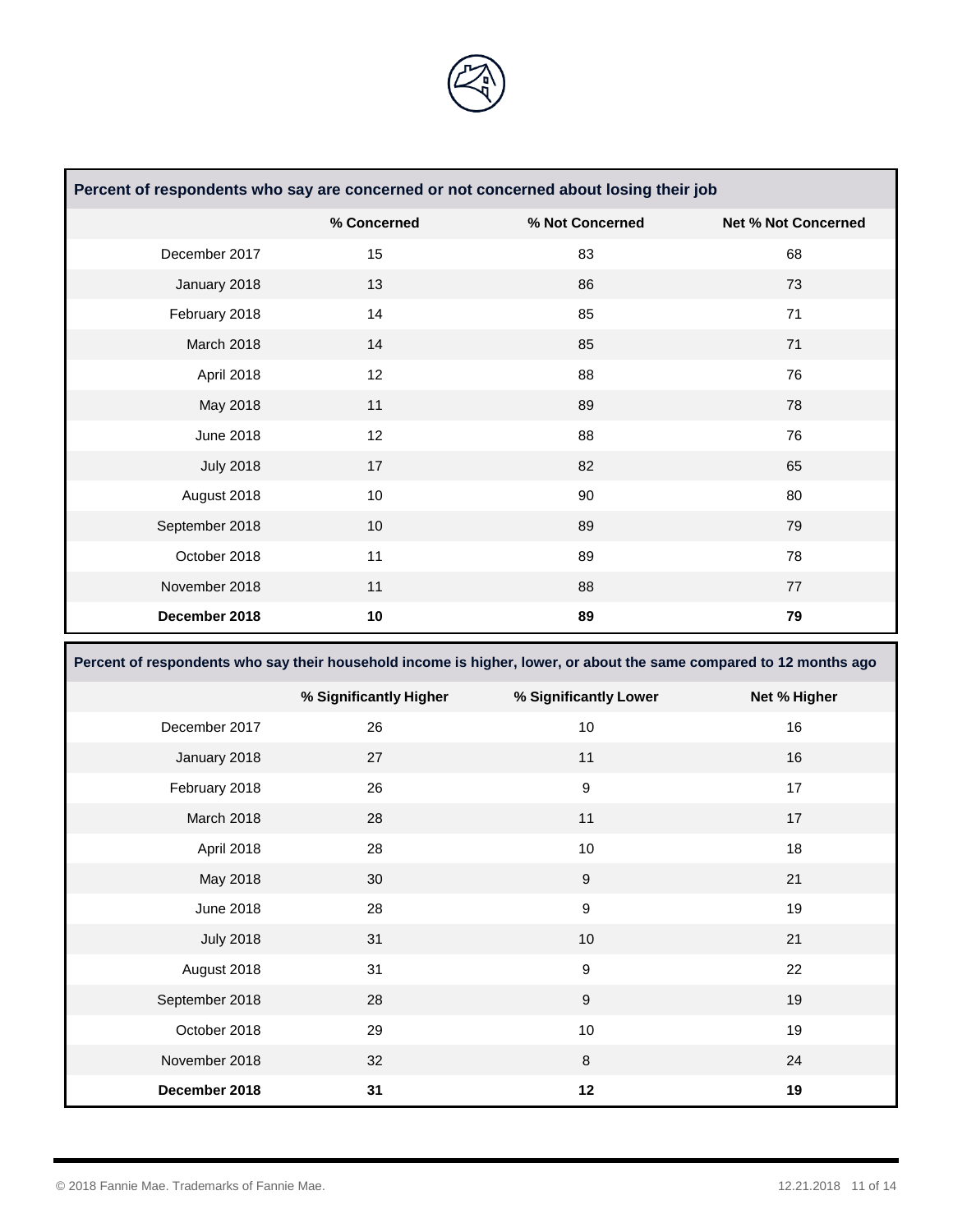

| Average home/rental price change expectation |                     |                       |  |
|----------------------------------------------|---------------------|-----------------------|--|
|                                              | % Home Price Change | % Rental Price Change |  |
| December 2017                                | 3.3                 | 5.2                   |  |
| January 2018                                 | 3.7                 | 4.8                   |  |
| February 2018                                | 3.3                 | 4.4                   |  |
| March 2018                                   | 3.0                 | 4.5                   |  |
| April 2018                                   | 3.9                 | 5.7                   |  |
| May 2018                                     | 3.5                 | 4.6                   |  |
| June 2018                                    | 2.6                 | 4.0                   |  |
| <b>July 2018</b>                             | 2.3                 | 4.8                   |  |
| August 2018                                  | 2.8                 | 4.4                   |  |
| September 2018                               | 2.6                 | 4.5                   |  |
| October 2018                                 | 2.6                 | 4.3                   |  |
| November 2018                                | 2.5                 | 4.4                   |  |
| December 2018                                | 2.3                 | 4.7                   |  |

| Percent of respondents who say home rental prices will go up, go down, or stay the same in the next 12<br>months |         |                |                 |
|------------------------------------------------------------------------------------------------------------------|---------|----------------|-----------------|
|                                                                                                                  | % Go Up | % Go Down      | % Stay the Same |
| December 2017                                                                                                    | 61      | 1              | 33              |
| January 2018                                                                                                     | 59      | $\overline{4}$ | 31              |
| February 2018                                                                                                    | 59      | $\overline{4}$ | 32              |
| March 2018                                                                                                       | 58      | $\overline{2}$ | 36              |
| April 2018                                                                                                       | 61      | $\overline{2}$ | 31              |
| May 2018                                                                                                         | 61      | $\overline{2}$ | 31              |
| June 2018                                                                                                        | 54      | $\overline{4}$ | 39              |
| <b>July 2018</b>                                                                                                 | 60      | 3              | 32              |
| August 2018                                                                                                      | 59      | 5              | 31              |
| September 2018                                                                                                   | 59      | $\overline{2}$ | 33              |
| October 2018                                                                                                     | 57      | $\overline{4}$ | 32              |
| November 2018                                                                                                    | 60      | $\overline{4}$ | 33              |
| December 2018                                                                                                    | 58      | 3              | 33              |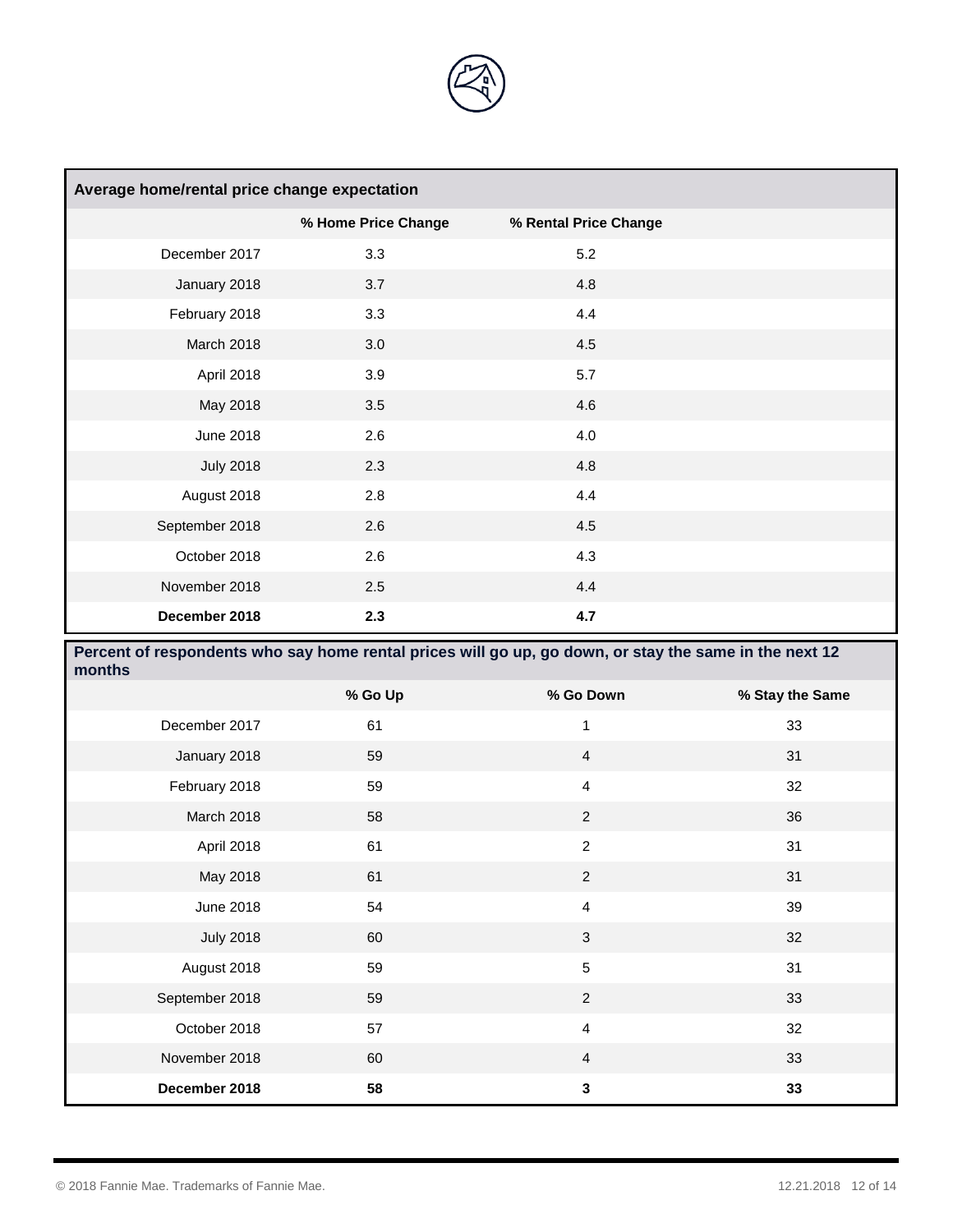

| Percent of respondents who say they would buy or rent if they were going to move |       |        |  |
|----------------------------------------------------------------------------------|-------|--------|--|
|                                                                                  | % Buy | % Rent |  |
| December 2017                                                                    | 69    | 27     |  |
| January 2018                                                                     | 67    | 28     |  |
| February 2018                                                                    | 66    | 29     |  |
| March 2018                                                                       | 70    | 26     |  |
| April 2018                                                                       | 66    | 28     |  |
| May 2018                                                                         | 67    | 29     |  |
| June 2018                                                                        | 68    | 26     |  |
| <b>July 2018</b>                                                                 | 65    | 30     |  |
| August 2018                                                                      | 67    | 28     |  |
| September 2018                                                                   | 66    | 30     |  |
| October 2018                                                                     | 69    | 26     |  |
| November 2018                                                                    | 68    | 28     |  |
| December 2018                                                                    | 66    | 29     |  |

| Percent of respondents who think it would be difficult or easy for them to get a home mortgage today |             |        |  |
|------------------------------------------------------------------------------------------------------|-------------|--------|--|
|                                                                                                      | % Difficult | % Easy |  |
| December 2017                                                                                        | 44          | 52     |  |
| January 2018                                                                                         | 39          | 57     |  |
| February 2018                                                                                        | 41          | 57     |  |
| March 2018                                                                                           | 37          | 59     |  |
| April 2018                                                                                           | 43          | 54     |  |
| May 2018                                                                                             | 41          | 56     |  |
| <b>June 2018</b>                                                                                     | 38          | 58     |  |
| <b>July 2018</b>                                                                                     | 39          | 57     |  |
| August 2018                                                                                          | 41          | 58     |  |
| September 2018                                                                                       | 41          | 56     |  |
| October 2018                                                                                         | 45          | 52     |  |
| November 2018                                                                                        | 40          | 57     |  |
| December 2018                                                                                        | 43          | 55     |  |